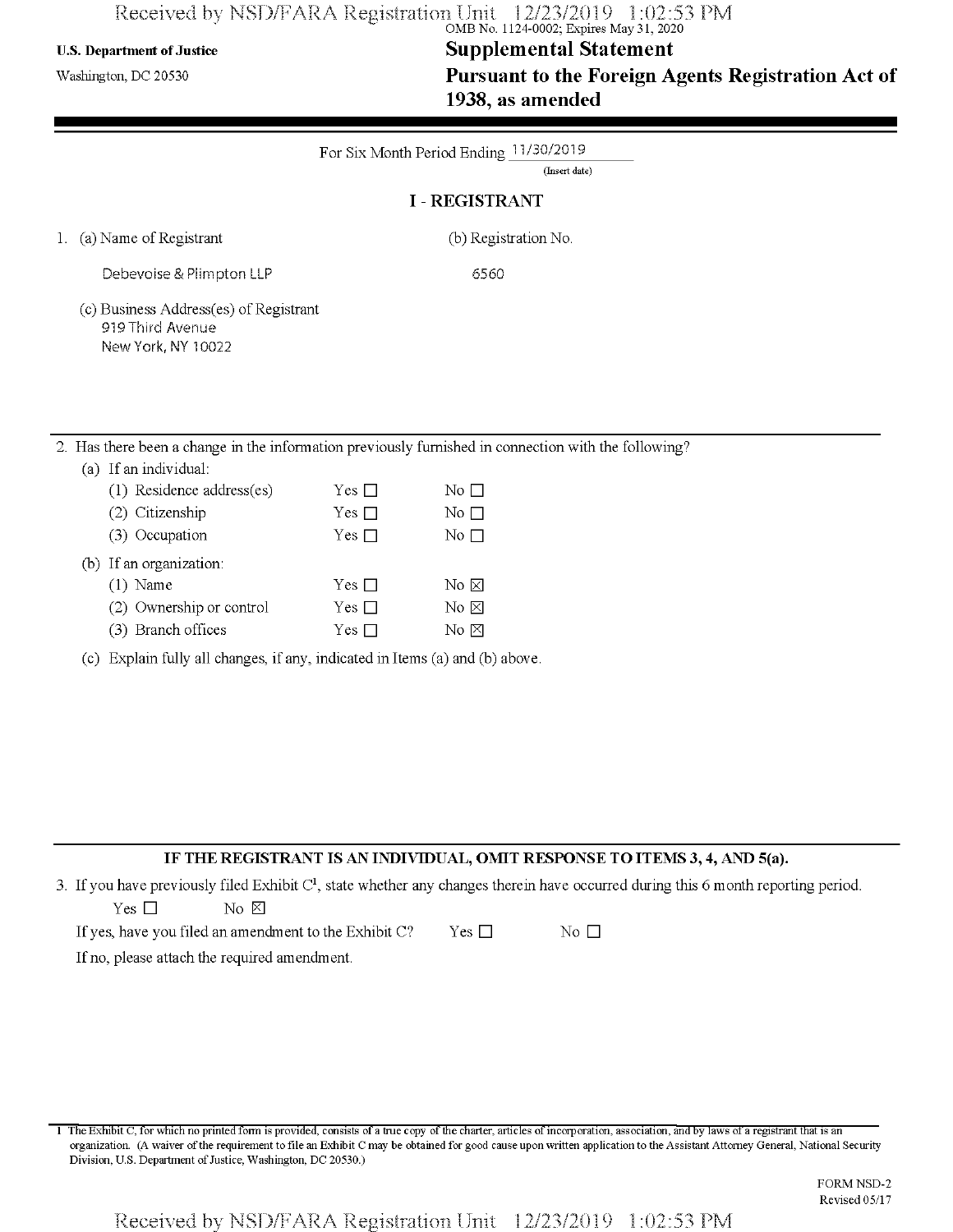|      |                                            | 4. (a) Have any persons ceased acting as partners, officers, directors or similar officials of the registrant during this 6 month reporting period? |                        |                                     |                       |
|------|--------------------------------------------|-----------------------------------------------------------------------------------------------------------------------------------------------------|------------------------|-------------------------------------|-----------------------|
|      | Yes $\square$                              | $\overline{N_0}$ $\overline{\boxtimes}$                                                                                                             |                        |                                     |                       |
| Name | If yes, furnish the following information: |                                                                                                                                                     | Position               |                                     | Date Connection Ended |
|      |                                            |                                                                                                                                                     |                        |                                     |                       |
|      |                                            |                                                                                                                                                     |                        |                                     |                       |
|      |                                            |                                                                                                                                                     |                        |                                     |                       |
|      | Yes $\Box$                                 | (b) Have any persons become partners, officers, directors or similar officials during this 6 month reporting period?<br>No E                        |                        |                                     |                       |
|      | If yes, furnish the following information: |                                                                                                                                                     |                        |                                     |                       |
| Name |                                            | Residence Address                                                                                                                                   | Citizenship            | Position                            | Date Assumed          |
|      |                                            |                                                                                                                                                     |                        |                                     |                       |
|      |                                            |                                                                                                                                                     |                        |                                     |                       |
|      |                                            |                                                                                                                                                     |                        |                                     |                       |
|      | Yes $\Box$                                 | 5. (a) Has any person named in Item 4(b) rendered services directly in furtherance of the interests of any foreign principal?<br>No $\square$       |                        |                                     |                       |
|      |                                            | If yes, identify each such person and describe the service rendered.                                                                                |                        |                                     |                       |
|      |                                            |                                                                                                                                                     |                        |                                     |                       |
|      |                                            |                                                                                                                                                     |                        |                                     |                       |
|      |                                            | (b) During this six month reporting period, has the registrant hired as employees or in any other capacity, any persons who rendered                |                        |                                     |                       |
|      |                                            | or will render services to the registrant directly in furtherance of the interests of any foreign principal(s) in other than a clerical or          |                        |                                     |                       |
|      |                                            | secretarial, or in a related or similar capacity?<br>Yes $\square$                                                                                  | No $\boxtimes$         |                                     |                       |
| Name |                                            | Residence Address                                                                                                                                   | Citizenship            | Position                            | Date Assumed          |
|      |                                            |                                                                                                                                                     |                        |                                     |                       |
|      |                                            |                                                                                                                                                     |                        |                                     |                       |
|      |                                            |                                                                                                                                                     |                        |                                     |                       |
|      |                                            | (c) Have any employees or individuals, who have filed a short form registration statement, terminated their employment or                           |                        |                                     |                       |
|      |                                            | connection with the registrant during this 6 month reporting period?                                                                                | Yes $\Box$             | $\overline{N}$ $\overline{\bowtie}$ |                       |
|      | If yes, furnish the following information: |                                                                                                                                                     |                        |                                     |                       |
| Name |                                            |                                                                                                                                                     | Position or Connection |                                     | Date Terminated       |
|      |                                            |                                                                                                                                                     |                        |                                     |                       |
|      |                                            |                                                                                                                                                     |                        |                                     |                       |
|      |                                            | (d) Have any employees or individuals, who have filed a short form registration statement, terminated their connection with any foreign             |                        |                                     |                       |
|      |                                            | Yes $\square$<br>principal during this 6 month reporting period?                                                                                    | No $\Sigma$            |                                     |                       |
|      | If yes, furnish the following information: |                                                                                                                                                     |                        |                                     |                       |
| Name |                                            | Position or Connection                                                                                                                              | Foreign Principal      |                                     | Date Terminated       |
|      |                                            |                                                                                                                                                     |                        |                                     |                       |
|      |                                            |                                                                                                                                                     |                        |                                     |                       |

6. Have short form registration statements been filed by all of the persons named in Items  $5(a)$  and  $5(b)$  of the supplemental statement?  $Yes \Box$  No  $\Box$ 

If no, list names of persons who have not filed the required statement.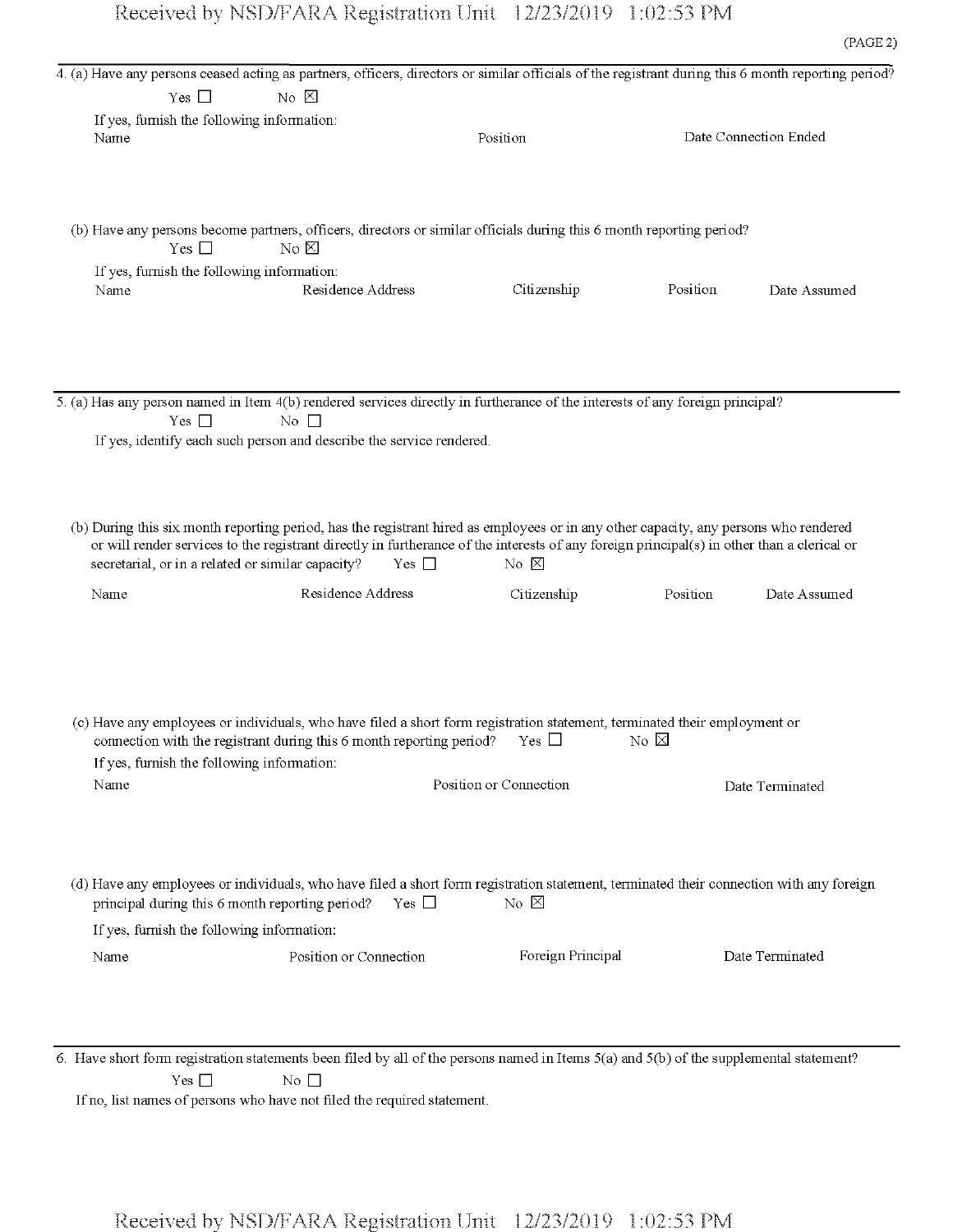## $\overline{\phantom{a}}$

| II - FOREIGN PRINCIPAL                                                                                                                                                 |                     |                |
|------------------------------------------------------------------------------------------------------------------------------------------------------------------------|---------------------|----------------|
| 7. Has your connection with any foreign principal ended during this 6 month reporting period?<br>If yes, furnish the following information:                            | Yes $\square$       | $No \boxtimes$ |
| Foreign Principal                                                                                                                                                      | Date of Termination |                |
|                                                                                                                                                                        |                     |                |
|                                                                                                                                                                        |                     |                |
|                                                                                                                                                                        |                     |                |
|                                                                                                                                                                        |                     |                |
|                                                                                                                                                                        |                     |                |
| 8. Have you acquired any new foreign principal(s) <sup>2</sup> during this 6 month reporting period?<br>If yes, furnish th following information:                      | Yes $\square$       | No $\boxtimes$ |
| Name and Address of Foreign Principal(s)                                                                                                                               | Date Acquired       |                |
|                                                                                                                                                                        |                     |                |
|                                                                                                                                                                        |                     |                |
|                                                                                                                                                                        |                     |                |
|                                                                                                                                                                        |                     |                |
| 9. In addition to those named in Items 7 and 8, if any, list foreign principal(s) <sup>2</sup> whom you continued to represent during the 6 month<br>reporting period. |                     |                |
| State of Qatar                                                                                                                                                         |                     |                |
|                                                                                                                                                                        |                     |                |
|                                                                                                                                                                        |                     |                |
|                                                                                                                                                                        |                     |                |
|                                                                                                                                                                        |                     |                |
| 10. (a) Have you filed exhibits for the newly acquired foreign principal(s), if any, listed in Item 8?                                                                 |                     |                |
| Exhibit A <sup>3</sup><br>No $\square$<br>Yes $\Box$<br>Exhibit B <sup>4</sup><br>Yes $\Box$<br>$\rm No$ $\Box$                                                        |                     |                |
| If no, please attach the required exhibit.                                                                                                                             |                     |                |
| (b) Have there been any changes in the Exhibits A and B previously filed for any foreign principal whom you                                                            |                     |                |
| represented during this six month period?<br>Yes $\boxtimes$<br>No $\square$<br>If yes, have you filed an amendment to these exhibits?<br>Yes <b>図</b><br>No $\square$ |                     |                |
| If no, please attach the required amendment.                                                                                                                           |                     |                |
|                                                                                                                                                                        |                     |                |
| 2. The town "fergion principal" includes in addition to these defined in Section 1(b) of the Act on individual appenization any of whose estimities are directly       |                     | an indinaath   |

2 The term "foreign principal" includes, in addition to those defined in Section 1(b) ofthe Act, an individual organization any ofwhose activities are directly or indirectly supervised, directed, controlled, financed, or subsidized in whole or in major part by a foreign government, foreign political party, foreign organization or foreign individual. (See Rule 100(a) (9)). A registrant who represents more than one foreign principal is required to list in the statements he files under the Act only those principals for whom he is not entitled to claim exemption under Section 3 of the Act. (See Rule 208.)

3 The Exhibit A, which is filed on FormNSD-3, sets forth the information required to be disclosed concerning each foreign principal.

4 The Exhibit B, which is filed on FormNSD-4, sets forth the information concerning the agreement or understanding between the registrant and the foreign principal.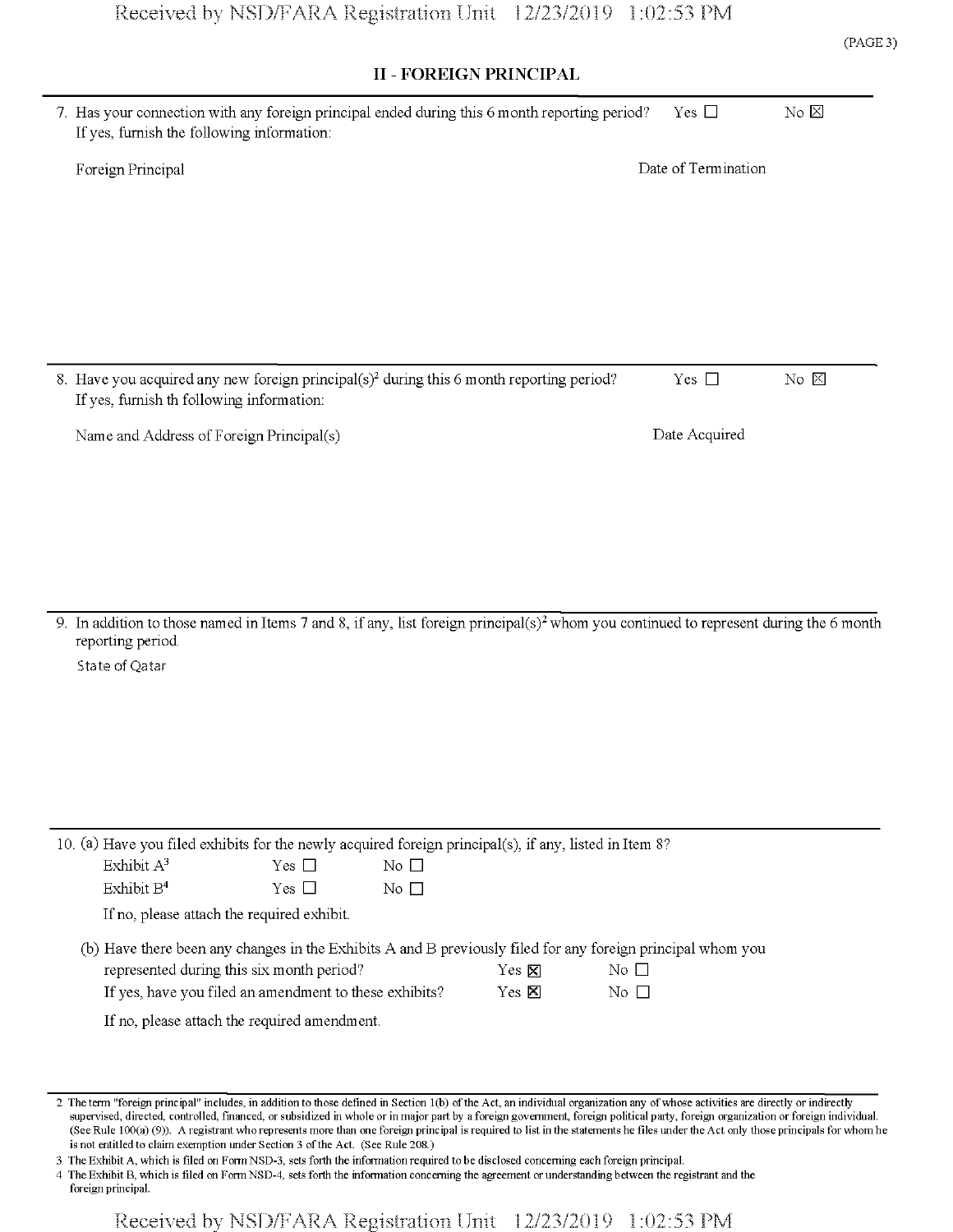11. During this 6 month reporting period, have you engaged in any activities for or rendered any services to any foreign principal named in Items 7, 8, or 9 of this statement? Yes  $\boxtimes$  Yes  $\boxtimes$ 

If yes, identify each foreign principal and describe in full detail your activities and services: See Attachment <sup>11</sup> & 12

12. During this 6 month reporting period, have you on behalf of any foreign principal engaged in political activity<sup>5</sup> as defined below? Yes  $\boxtimes$  No  $\Box$ 

If yes, identify each such foreign principal and describe in full detail all such political activity, indicating, among other things, the relations, interests and policies sought to be influenced and the means employed to achieve this purpose. Ifthe registrant arranged, sponsored or delivered speeches, lectures or radio and TV broadcasts, give details as to dates, places of delivery, names of speakers and subject matter.

See Attachment 11 & 12

13. In addition to the above described activities, if any, have you engaged in activity on your own behalfwhich benefits your foreign principal(s)? Yes  $\square$  No  $\boxtimes$ 

If yes, describe fully.

"Political activity," as defined in Section 1(o) of the Act, means any activity that the person engaging in believes will, or that the person intends to, in any way influence any agency or official of the Government of the United States or any section of the public within the United States with reference to formulating, adopting or changing the domestic or foreign policies ofthe United States or with reference to political or public interests, policies, or relations of a government of a foreign country or a foreign political party.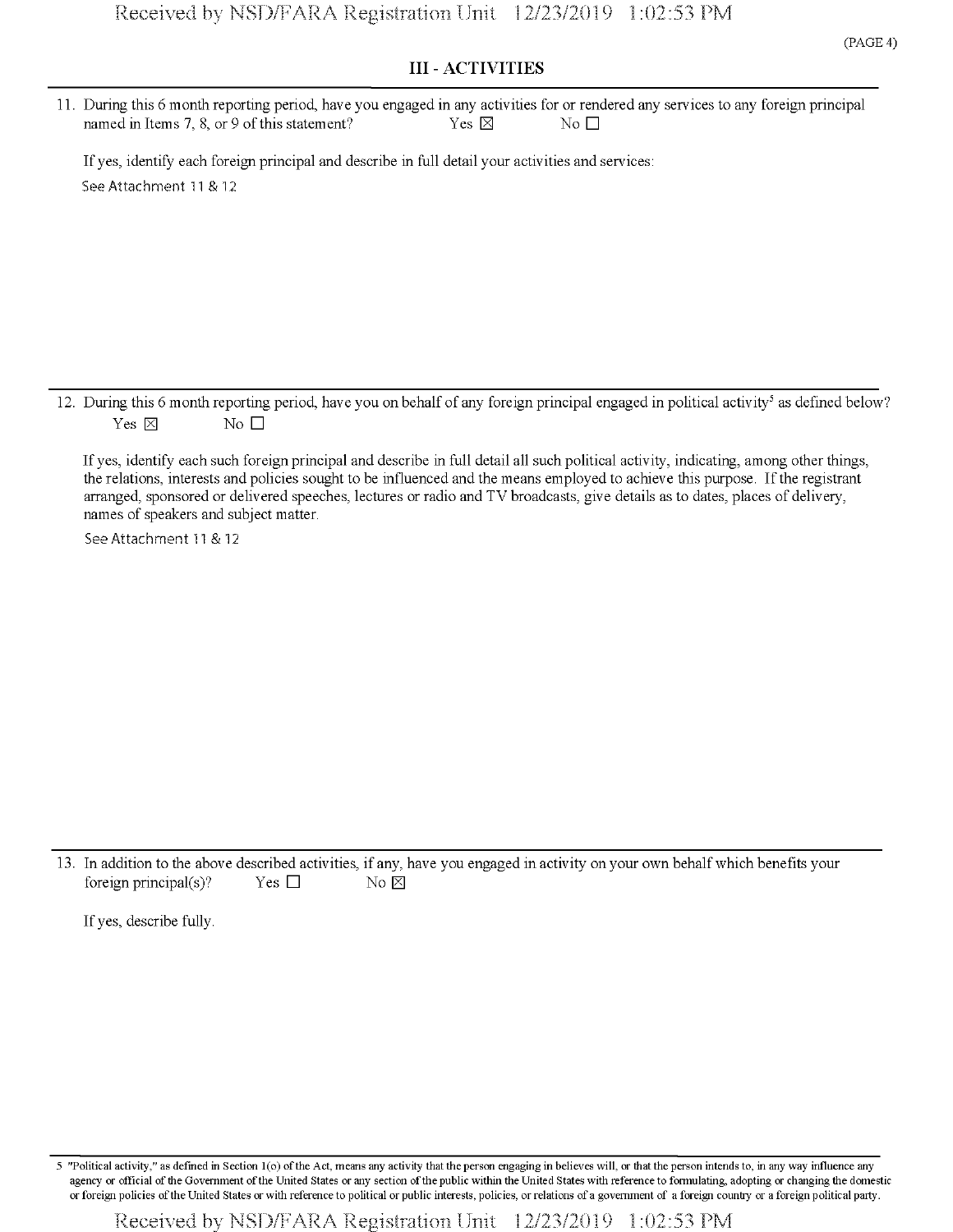### IV - FINANCIAL INFORMATION

| 14. $(a)$ | <b>RECEIPTS-MONIES</b><br>During this 6 month reporting period, have you received from any foreign principal named in Items 7, 8, or 9 of this<br>statement, or from any other source, for or in the interests of any such foreign principal, any contributions, income or<br>$No$ $X$<br>money either as compensation or otherwise?<br>Yes $\Box$ |                                                                                                                                                                                                                                                                                                                                                               |                |                 |  |  |  |  |
|-----------|----------------------------------------------------------------------------------------------------------------------------------------------------------------------------------------------------------------------------------------------------------------------------------------------------------------------------------------------------|---------------------------------------------------------------------------------------------------------------------------------------------------------------------------------------------------------------------------------------------------------------------------------------------------------------------------------------------------------------|----------------|-----------------|--|--|--|--|
|           | If no, explain why.                                                                                                                                                                                                                                                                                                                                | Registrant did not receive payments for registrable activities from the State of Qatar during the reporting period.                                                                                                                                                                                                                                           |                |                 |  |  |  |  |
|           |                                                                                                                                                                                                                                                                                                                                                    | If yes, set forth below in the required detail and separately for each foreign principal an account of such monies. <sup>6</sup>                                                                                                                                                                                                                              |                |                 |  |  |  |  |
|           | Date                                                                                                                                                                                                                                                                                                                                               | From Whom                                                                                                                                                                                                                                                                                                                                                     | Purpose        | Amount          |  |  |  |  |
|           |                                                                                                                                                                                                                                                                                                                                                    |                                                                                                                                                                                                                                                                                                                                                               |                | Total           |  |  |  |  |
| (b)       |                                                                                                                                                                                                                                                                                                                                                    | RECEIPTS - FUNDRAISING CAMPAIGN<br>During this 6 month reporting period, have you received, as part of a fundraising campaign <sup>7</sup> , any money on behalf of any<br>foreign principal named in Items 7, 8, or 9 of this statement?                                                                                                                     | Yes $\Box$     | No E            |  |  |  |  |
|           |                                                                                                                                                                                                                                                                                                                                                    | If yes, have you filed an Exhibit $D^8$ to your registration?                                                                                                                                                                                                                                                                                                 | Yes $\Box$     | $\rm No$ $\Box$ |  |  |  |  |
|           |                                                                                                                                                                                                                                                                                                                                                    | If yes, indicate the date the Exhibit D was filed.                                                                                                                                                                                                                                                                                                            | Date           |                 |  |  |  |  |
| (c)       | <b>RECEIPTS-THINGS OF VALUE</b><br>Yes $\square$                                                                                                                                                                                                                                                                                                   | During this 6 month reporting period, have you received any thing of value <sup>9</sup> other than money from any foreign principal<br>named in Items 7, 8, or 9 of this statement, or from any other source, for or in the interests of any such foreign principal?<br>$\overline{N_0}$ $\overline{\boxtimes}$<br>If yes, furnish the following information: |                |                 |  |  |  |  |
|           | Foreign Principal                                                                                                                                                                                                                                                                                                                                  | Date Received                                                                                                                                                                                                                                                                                                                                                 | Thing of Value | Purpose         |  |  |  |  |
|           |                                                                                                                                                                                                                                                                                                                                                    |                                                                                                                                                                                                                                                                                                                                                               |                |                 |  |  |  |  |

<sup>6,</sup> 7 A registrant is required to file an Exhibit D if he collects or receives contributions, loans, moneys, or other things of value for a foreign principal, as part of a fundraising campaign. (See Rule 201(e)).

<sup>8</sup> An Exhibit D, for which no printed form is provided, sets forth an account of money collected or received as a result of a fundraising campaign and transmitted for a foreign principal.

<sup>9</sup> Things ofvalue include but are not limited to gifts, interest free loans, expense free travel, favored stock purchases, exclusive rights, favored treatment over competitors, "kickbacks," and the like.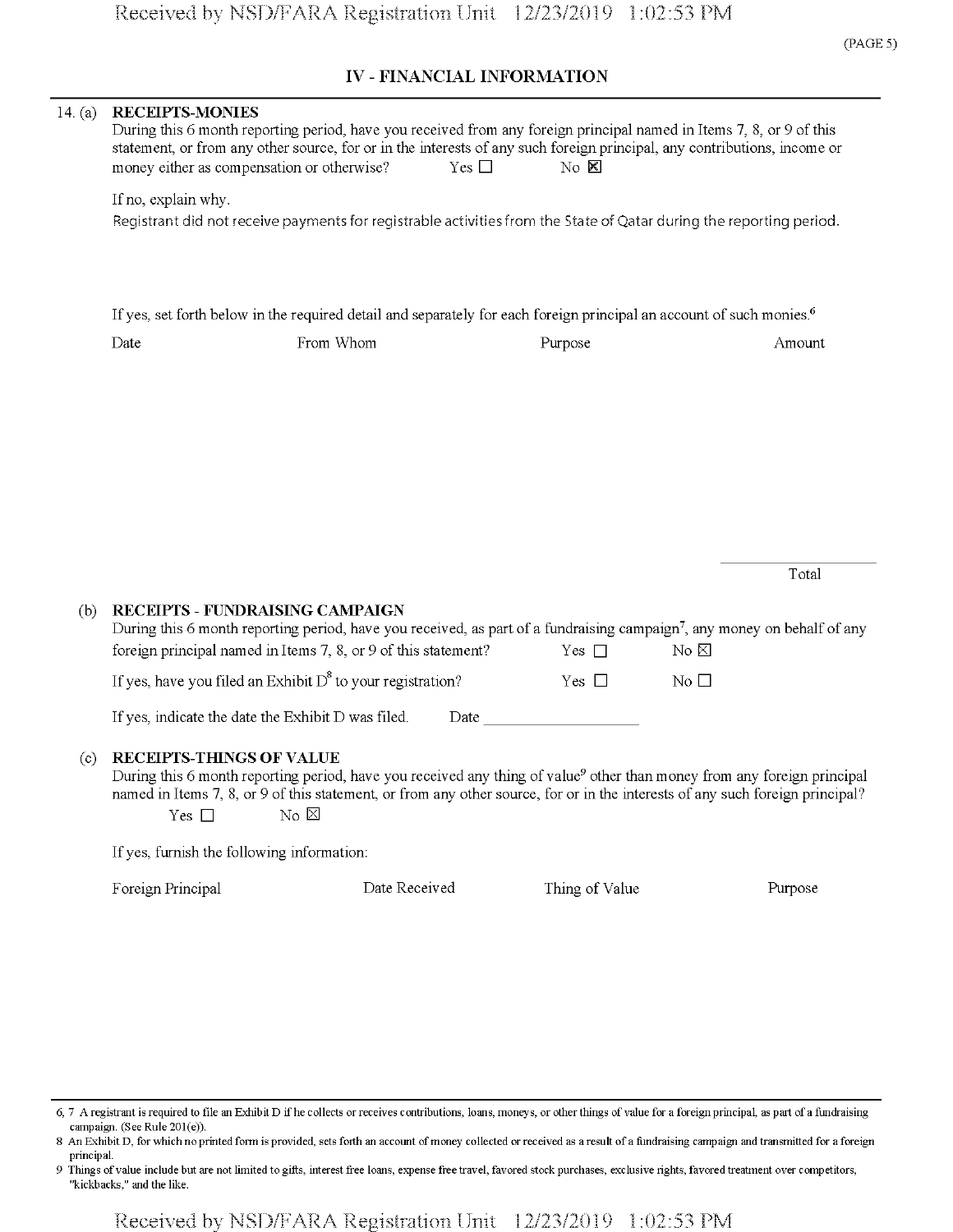| 15. (a) DISBURSEMENTS-MONIES                   |                  |                                                                                                                         |
|------------------------------------------------|------------------|-------------------------------------------------------------------------------------------------------------------------|
| During this 6 month reporting period, have you |                  |                                                                                                                         |
|                                                |                  | (1) disbursed or expended monies in connection with activity on behalf of any foreign principal named in Items 7, 8, or |
| 9 of this statement? Yes $\boxtimes$           | $\rm No~\Gamma1$ |                                                                                                                         |

| (2) transmitted monies to any such foreign principal? | Yes $\Box$ | No E |
|-------------------------------------------------------|------------|------|
|                                                       |            |      |

If no, explain in full detail why there were no disbursements made on behalf of any foreign principal.

If yes, set forth below in the required detail and separately for each foreign principal an account of such monies, including monies transmitted, if any, to each foreign principal.

| Date      | To Whom                               | Purpose                                                     | Amount                          |
|-----------|---------------------------------------|-------------------------------------------------------------|---------------------------------|
| 6/4/2019  | American Airlines                     | Transportation (flight not taken;<br>partial refund issued) | \$631.04 (\$476.00<br>refunded) |
| 6/4/2019  | Amtrak                                | Transportation                                              | \$860.00                        |
| 7/25/2019 | Michael B. Mukasey<br>(reimbursement) | Meal                                                        | \$6.33                          |
| 8/27/2019 | Michael B. Mukasey<br>(reimbursement) | <b>Transportation</b>                                       | \$14.89                         |
| 9/27/2019 | McCann Enterprises                    | Security services                                           | \$304.43                        |

Total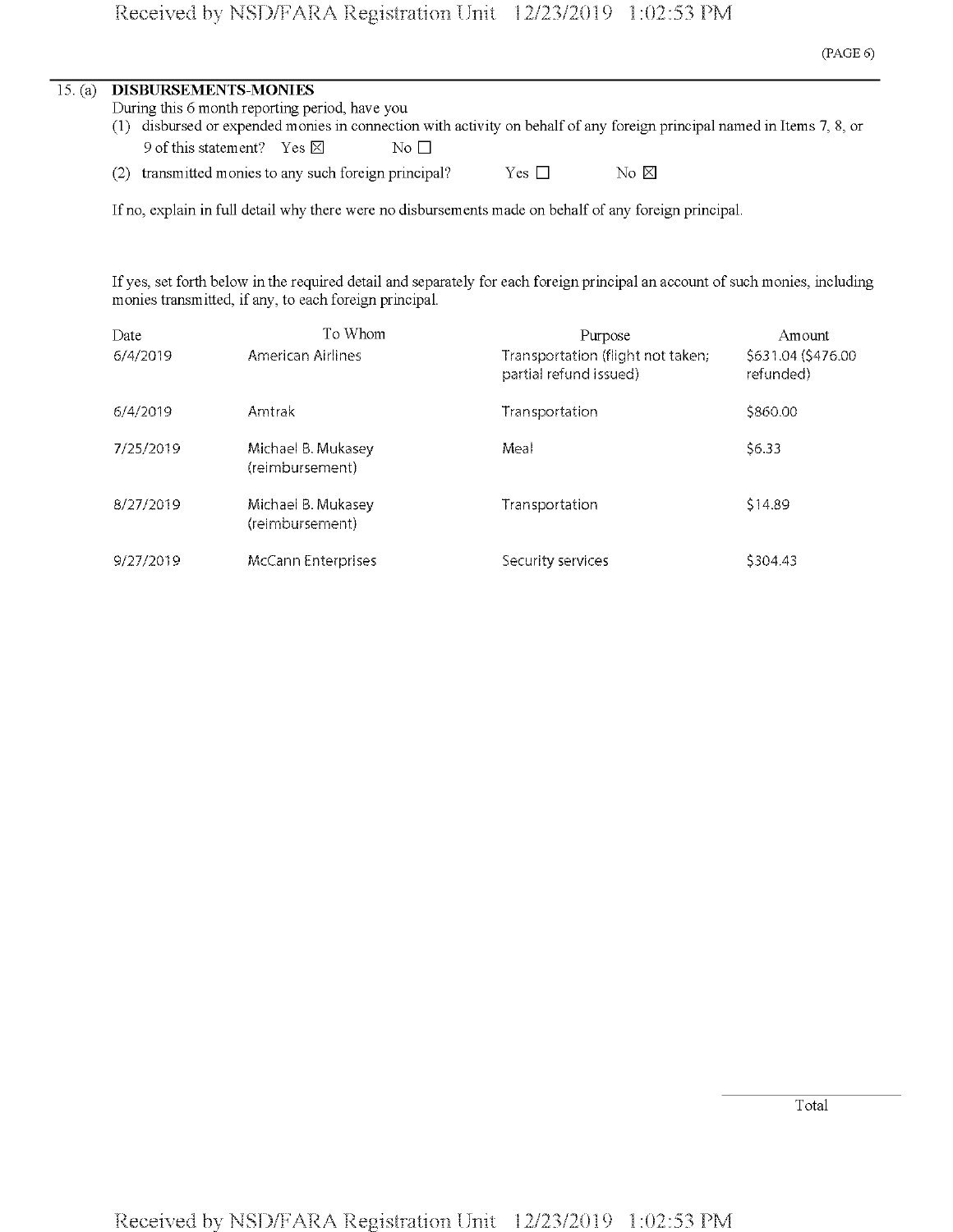#### **(b) DISBURSEMENTS-TfflNGS OF VALUE**

During this 6 month reporting period, have you disposed of anything of value<sup>10</sup> other than money in furtherance of or in connection with activities on behalf of any foreign principal named in Items 7, 8, or 9 ofthis statement?

Yes  $\square$  No  $\boxtimes$ 

If yes, furnish the following information:

| Date | Recipient | Foreign Principal | Thing of Value | Purpose |
|------|-----------|-------------------|----------------|---------|

#### (c) **DISBURSEMENTS-POLITICAL CONTRIBUTIONS**

During this 6 month reporting period, have you from your own funds and on your own behalf either directly or through any other person, made any contributions of money or other things of value<sup>11</sup> in connection with an election to any political office, or in connection with any primary election, convention, or caucus held to select candidates for political office?

 $Yes \boxtimes$  No  $\Box$ 

If yes, furnish the following information:

| Date      | Amount or Thing of Value |
|-----------|--------------------------|
| 6/27/2019 | \$1,000.00               |

Political Organization or Candidate Location of Event Contribution by Michael B. Mukasey Online to Fiona McFarland (Candidate, Florida House of Representatives)

10,11 Things ofvalue include but are not limited to gifts, interest free loans, expense free travel, favored stock purchases, exclusive rights, favored treatment over competitors, "kickbacks," and the like.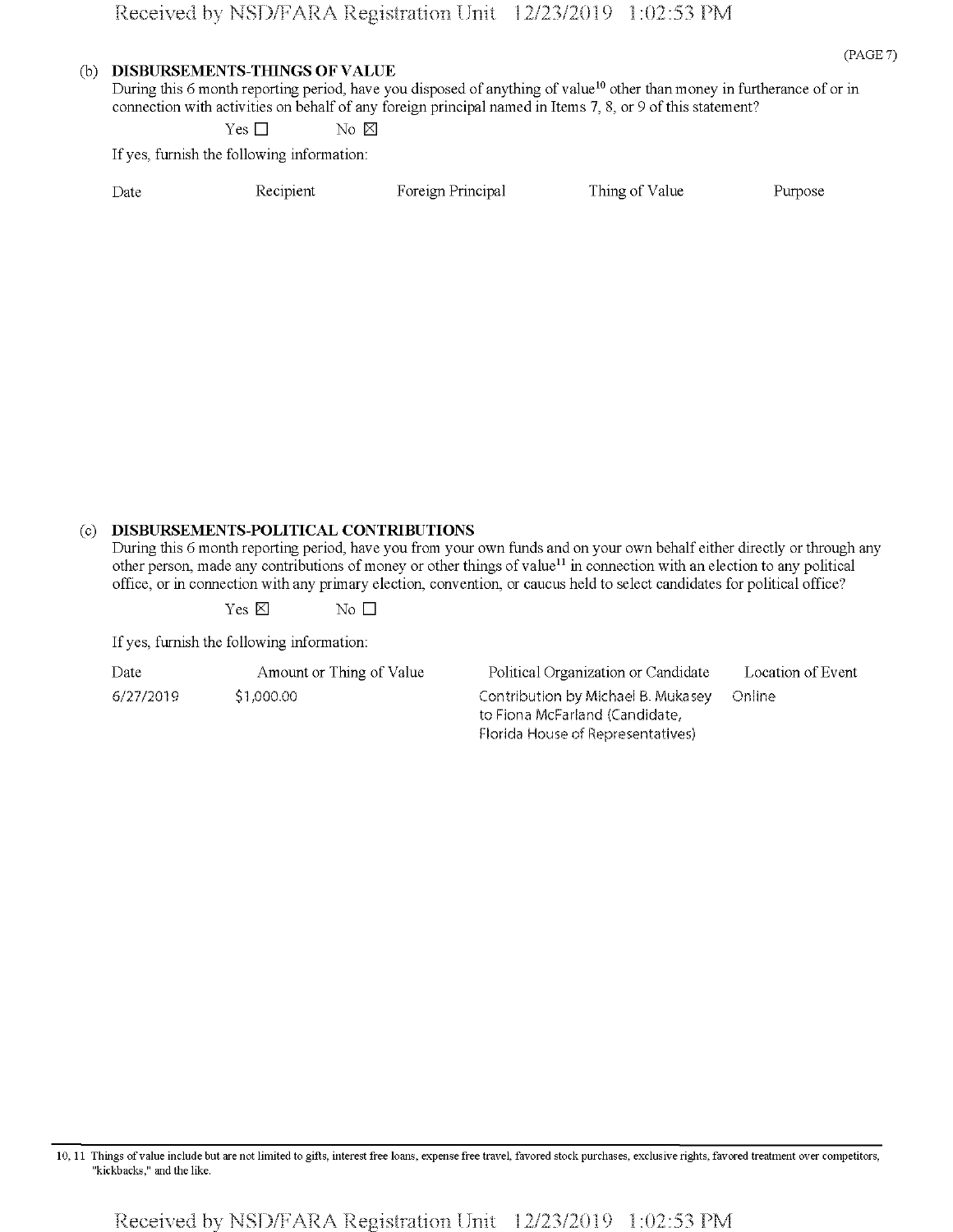## V - INFORMATIONAL MATERIALS

|              |                                                                                |                         |                   | 16. (a) During this 6 month reporting period, did you prepare, disseminate or cause to be disseminated any informational materials? <sup>12</sup>                                                                                                                                                                                                                                                                                                                                                                                                             |                     |                                 |  |
|--------------|--------------------------------------------------------------------------------|-------------------------|-------------------|---------------------------------------------------------------------------------------------------------------------------------------------------------------------------------------------------------------------------------------------------------------------------------------------------------------------------------------------------------------------------------------------------------------------------------------------------------------------------------------------------------------------------------------------------------------|---------------------|---------------------------------|--|
|              | Yes $\Box$                                                                     | No $\boxtimes$          |                   |                                                                                                                                                                                                                                                                                                                                                                                                                                                                                                                                                               |                     |                                 |  |
|              | If Yes, go to Item 17.                                                         |                         |                   |                                                                                                                                                                                                                                                                                                                                                                                                                                                                                                                                                               |                     |                                 |  |
|              |                                                                                |                         |                   | (b) If you answered No to Item 16(a), do you disseminate any material in connection with your registration?                                                                                                                                                                                                                                                                                                                                                                                                                                                   |                     |                                 |  |
|              | Yes $\Box$                                                                     | No $\boxtimes$          |                   | If Yes, please forward the materials disseminated during the six month period to the Registration Unit for review.                                                                                                                                                                                                                                                                                                                                                                                                                                            |                     |                                 |  |
|              |                                                                                |                         |                   |                                                                                                                                                                                                                                                                                                                                                                                                                                                                                                                                                               |                     |                                 |  |
|              | 17. Identify each such foreign principal.                                      |                         |                   |                                                                                                                                                                                                                                                                                                                                                                                                                                                                                                                                                               |                     |                                 |  |
|              |                                                                                |                         |                   |                                                                                                                                                                                                                                                                                                                                                                                                                                                                                                                                                               |                     |                                 |  |
|              |                                                                                |                         |                   |                                                                                                                                                                                                                                                                                                                                                                                                                                                                                                                                                               |                     |                                 |  |
|              |                                                                                |                         |                   |                                                                                                                                                                                                                                                                                                                                                                                                                                                                                                                                                               |                     |                                 |  |
|              |                                                                                |                         |                   |                                                                                                                                                                                                                                                                                                                                                                                                                                                                                                                                                               |                     |                                 |  |
|              |                                                                                |                         |                   | 18. During this 6 month reporting period, has any foreign principal established a budget or allocated a specified sum of money to                                                                                                                                                                                                                                                                                                                                                                                                                             |                     |                                 |  |
|              | finance your activities in preparing or disseminating informational materials? |                         |                   |                                                                                                                                                                                                                                                                                                                                                                                                                                                                                                                                                               | Yes $\Box$          | $No \n  \boxtimes$              |  |
|              |                                                                                |                         |                   | If yes, identify each such foreign principal, specify amount, and indicate for what period of time.                                                                                                                                                                                                                                                                                                                                                                                                                                                           |                     |                                 |  |
|              |                                                                                |                         |                   |                                                                                                                                                                                                                                                                                                                                                                                                                                                                                                                                                               |                     |                                 |  |
|              |                                                                                |                         |                   |                                                                                                                                                                                                                                                                                                                                                                                                                                                                                                                                                               |                     |                                 |  |
|              |                                                                                |                         |                   |                                                                                                                                                                                                                                                                                                                                                                                                                                                                                                                                                               |                     |                                 |  |
|              |                                                                                |                         |                   |                                                                                                                                                                                                                                                                                                                                                                                                                                                                                                                                                               |                     |                                 |  |
|              |                                                                                |                         |                   | 19. During this 6 month reporting period, did your activities in preparing, disseminating or causing the dissemination of informational                                                                                                                                                                                                                                                                                                                                                                                                                       |                     |                                 |  |
|              | materials include the use of any of the following:                             |                         |                   | $\Box$ Radio or TV broadcasts $\Box$ Magazine or newspaper $\Box$ Motion picture films                                                                                                                                                                                                                                                                                                                                                                                                                                                                        |                     | $\Box$ Letters or telegrams     |  |
|              | $\Box$ Advertising campaigns $\Box$ Press releases                             |                         |                   | $\Box$ Pamphlets or other publications $\Box$ Lectures or speeches                                                                                                                                                                                                                                                                                                                                                                                                                                                                                            |                     |                                 |  |
|              | $\Box$ Other (specify)                                                         |                         |                   |                                                                                                                                                                                                                                                                                                                                                                                                                                                                                                                                                               |                     |                                 |  |
|              | <b>Electronic Communications</b>                                               |                         |                   |                                                                                                                                                                                                                                                                                                                                                                                                                                                                                                                                                               |                     |                                 |  |
| $\Box$ Email |                                                                                |                         |                   |                                                                                                                                                                                                                                                                                                                                                                                                                                                                                                                                                               |                     |                                 |  |
|              |                                                                                |                         |                   |                                                                                                                                                                                                                                                                                                                                                                                                                                                                                                                                                               |                     |                                 |  |
|              |                                                                                |                         |                   | $\Box$ Social media websites URL(s): $\Box$                                                                                                                                                                                                                                                                                                                                                                                                                                                                                                                   |                     |                                 |  |
|              |                                                                                |                         |                   |                                                                                                                                                                                                                                                                                                                                                                                                                                                                                                                                                               |                     |                                 |  |
|              |                                                                                |                         |                   |                                                                                                                                                                                                                                                                                                                                                                                                                                                                                                                                                               |                     |                                 |  |
|              | the following groups:                                                          |                         |                   | 20. During this 6 month reporting period, did you disseminate or cause to be disseminated informational materials among any of                                                                                                                                                                                                                                                                                                                                                                                                                                |                     |                                 |  |
|              | Public officials                                                               |                         | $\Box$ Newspapers |                                                                                                                                                                                                                                                                                                                                                                                                                                                                                                                                                               |                     | $\Box$ Libraries                |  |
|              | Legislators                                                                    |                         | $\Box$ Editors    |                                                                                                                                                                                                                                                                                                                                                                                                                                                                                                                                                               |                     | $\Box$ Educational institutions |  |
|              | Government agencies                                                            |                         |                   | $\Box$ Civic groups or associations                                                                                                                                                                                                                                                                                                                                                                                                                                                                                                                           |                     | $\Box$ Nationality groups       |  |
|              | Other $(specify)$                                                              |                         |                   |                                                                                                                                                                                                                                                                                                                                                                                                                                                                                                                                                               |                     |                                 |  |
|              |                                                                                |                         |                   |                                                                                                                                                                                                                                                                                                                                                                                                                                                                                                                                                               |                     |                                 |  |
|              | 21. What language was used in the informational materials:                     |                         |                   |                                                                                                                                                                                                                                                                                                                                                                                                                                                                                                                                                               |                     |                                 |  |
|              | $\Box$ English                                                                 |                         |                   |                                                                                                                                                                                                                                                                                                                                                                                                                                                                                                                                                               |                     |                                 |  |
|              |                                                                                |                         |                   | 22. Did you file with the Registration Unit, U.S. Department of Justice a copy of each item of such informational materials                                                                                                                                                                                                                                                                                                                                                                                                                                   |                     |                                 |  |
|              |                                                                                |                         |                   | disseminated or caused to be disseminated during this 6 month reporting period?                                                                                                                                                                                                                                                                                                                                                                                                                                                                               | $_{\rm Yes}$ $\Box$ | $_{\rm No}$ $\sqcup$            |  |
|              |                                                                                |                         |                   | 23. Did you label each item of such informational materials with the statement required by Section 4(b) of the Act?                                                                                                                                                                                                                                                                                                                                                                                                                                           |                     |                                 |  |
|              | Yes $\square$                                                                  | $\overline{N}$ o $\Box$ |                   |                                                                                                                                                                                                                                                                                                                                                                                                                                                                                                                                                               |                     |                                 |  |
|              | filed pursuant to Section 4(b) of the Act.                                     |                         |                   | 12 The term informational materials includes any oral, visual, graphic, written, or pictorial information or matter of any kind, including that published by means of advertising,<br>books, periodicals, newspapers, lectures, broadcasts, motion pictures, or any means or instrumentality of interstate or foreign commerce or otherwise. Informational materials<br>disseminated by an agent of a foreign principal as part of an activity in itself exempt from registration, or an activity which by itself would not require registration, need not be |                     |                                 |  |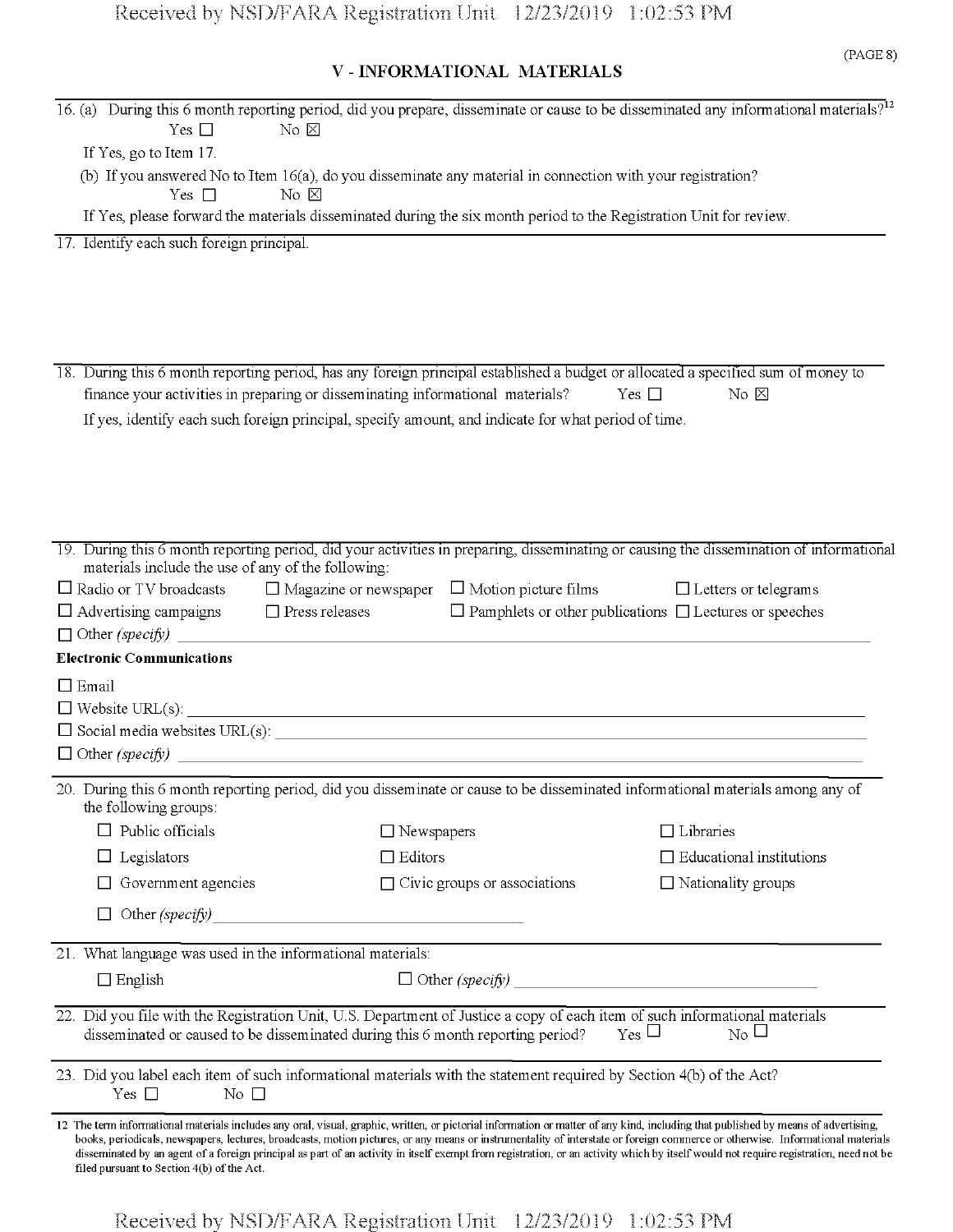#### VI - EXECUTION

In accordance with 28 U.S.C. § 1746, the undersigned swear(s) or affirm(s) under penalty of perjury that he/she has (they have) read the information set forth in this registration statement and the attached exhibits and that he/she is (they are) familiar with the contents thereof and that such contents are in their entirety true and accurate to the best of his/her (their) knowledge and belief, except that the undersigned make(s) no representation as to truth or accuracy of the information contained in the attached Short Form Registration Statement(s), if any, insofar as such information is not within his/her (their) personal knowledge.

(Date of signature) (Print or type name under each signature or provide electronic signature<sup>13</sup>)

December 23,2019 *!s!* David W. Rivkin eSigned

13 This statement shall be signed by the individual agent, if the registrant is an individual, or by a majority of those partners, officers, directors or persons performing similar functions, ifthe registrant is an organization, except that the organization can, by power of attorney, authorize one or more individuals to execute this statement on its behalf.